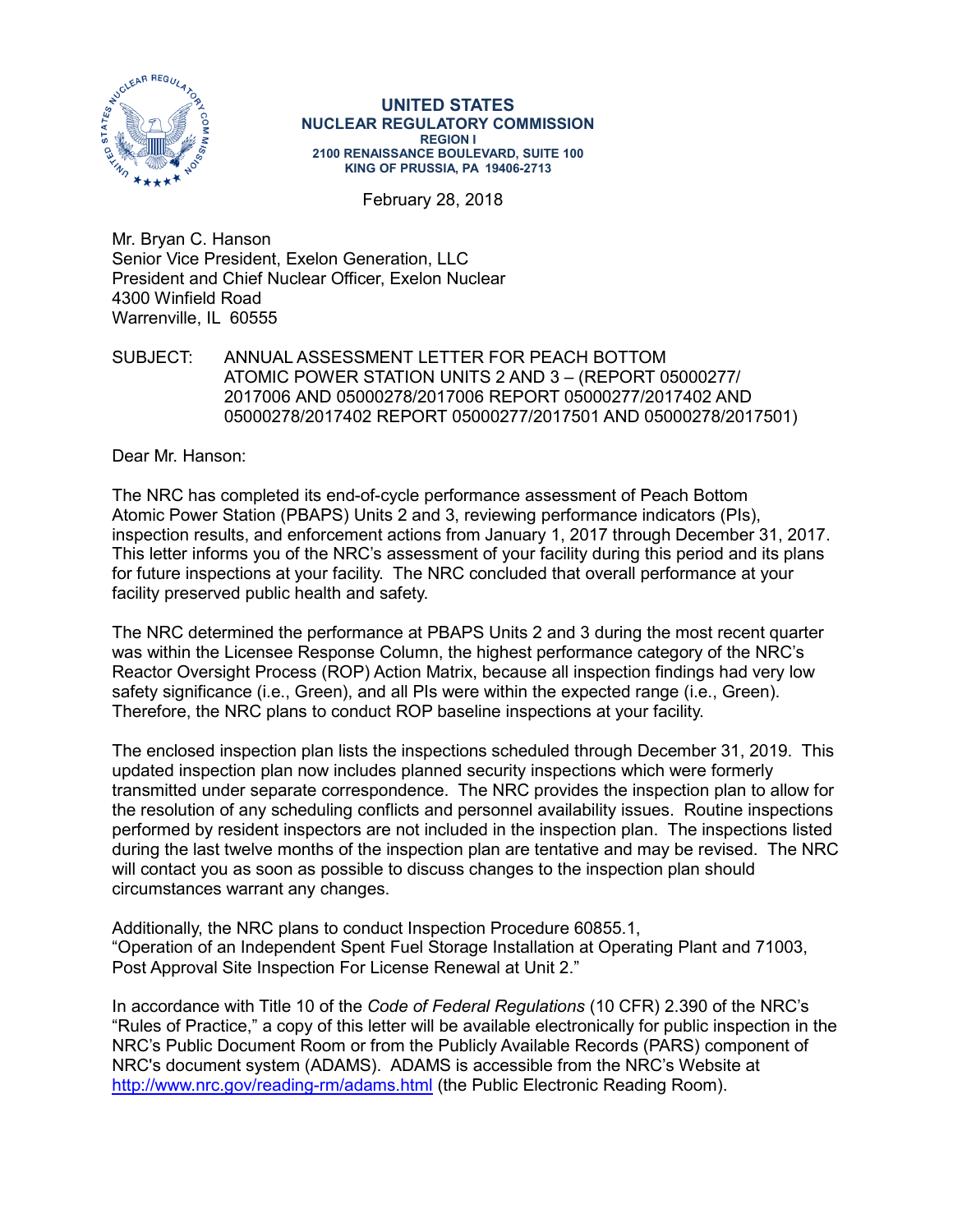B. Hanson 2

Please contact me at 610-337-5120 with any questions you may have regarding this letter.

Sincerely,

/RA/

James A. Krafty, Acting Chief Reactor Projects Branch 4 Division of Reactor Projects

Docket Nos. 50-277 and 50-278 License Nos. DPR-44 and DPR-56

Enclosure: Inspection/Activity Plan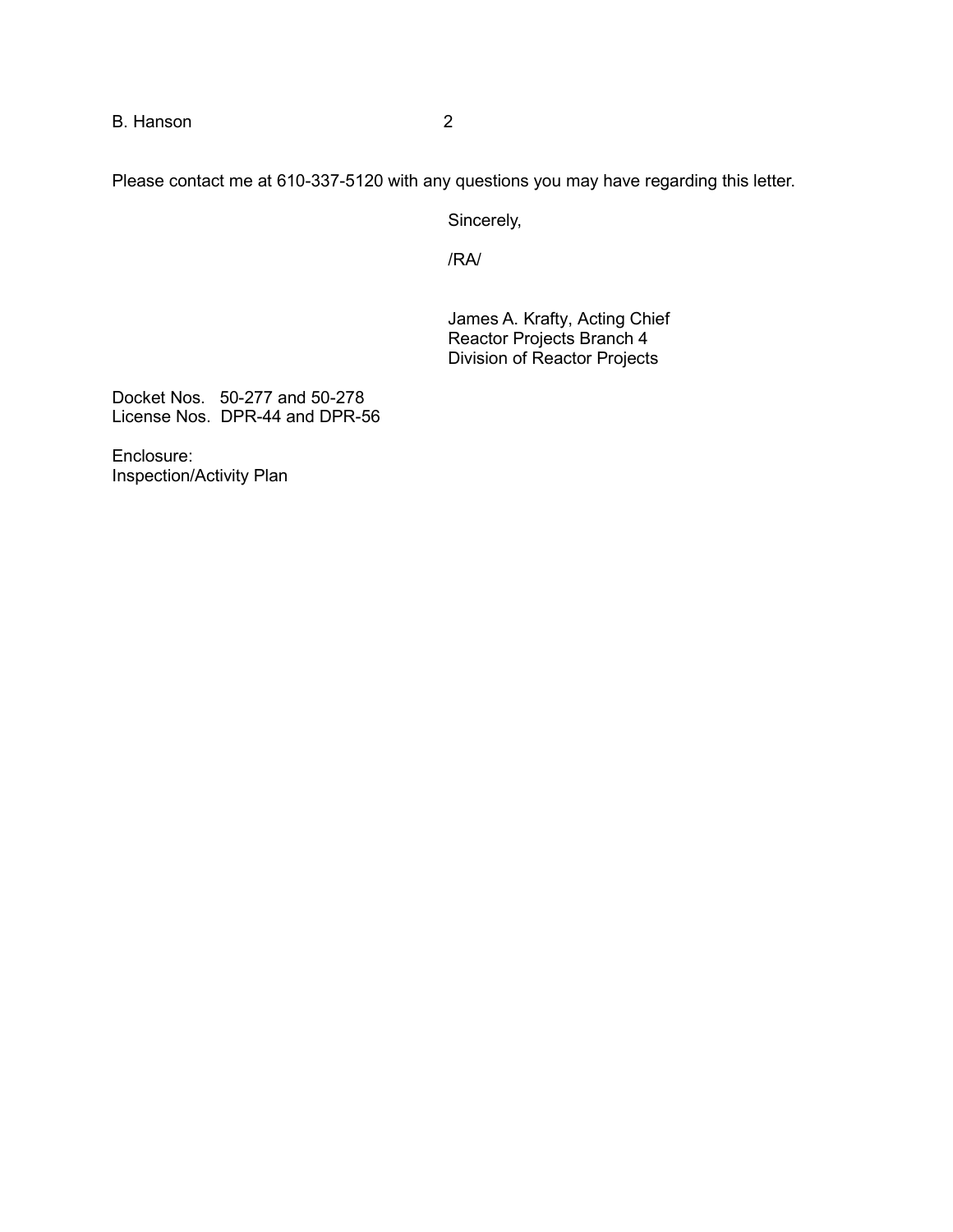#### B. Hanson 3

SUBJECT: ANNUAL ASSESSMENT LETTER FOR PEACH BOTTOM ATOMIC POWER STATION UNITS 2 AND 3 – (REPORT 05000277/2017006 AND 05000278/2017006 - REPORT 05000277/2017402 AND 05000278/ 2017402 - REPORT 05000277/2017501 AND 05000278/2017501) DATED FEBRUARY 28, 2018

DISTRIBUTION w/encl: (via E-mail) (R1ORAMAIL) (R1ORAMAIL) (R1DRPMAIL) (R1DRPMAIL) DCollins, RA DLew, DRA MGray, DRP DPelton, DRP JYerokun, DRS (R1DRSMAIL) BWelling, DRS JKrafty, Acting BC SBarber, DRP ATurilin, DRP JHeinly, DRP, SRI BSmith, DRP, RI SSchmitt, DRP, AA JBowen, RI, OEDO RidsNrrPMPeachBottom Resource RidsNrrDorlLpl1 Resource [ROPreports Reso](mailto:ROPreportsResource@nrc.gov)urce RMcKinley, DRS Spindale, DRS GDentel, DRS DJackson, DRS DTifft, RI, SLO JGreives, RI, SLO DScrenci, RI, PAO NSheehan, RI, PAO [RidsNrrDirslpab Resource](mailto:RidsNrrDirslpab@nrc.gov)  ROPassessment Resource

DOCUMENT NAME: S:\ROP Assessment Meetings\ROP-18 EOC Review\Branch 4\PB\PB 2017 ROP 18 Annual Assessment Letter.docx ADAMS PKG NO. ML18046A367 ADAMS Accession No. ML18047A006

| <b>SUNSI Review</b><br>☑ |         | ☑<br>Non-Sensitive<br>Sensitive |                | ☑<br><b>Publicly Available</b><br>Non-Publicly<br>Available |  |  |  |
|--------------------------|---------|---------------------------------|----------------|-------------------------------------------------------------|--|--|--|
| <b>OFFICE</b>            | RI/DRP  |                                 | RI/DRP         |                                                             |  |  |  |
| <b>NAME</b>              | SBarber |                                 | <b>JKrafty</b> |                                                             |  |  |  |
| <b>DATE</b>              | 2/28/18 |                                 | 2/28/18        |                                                             |  |  |  |

OFFICIAL RECORD COPY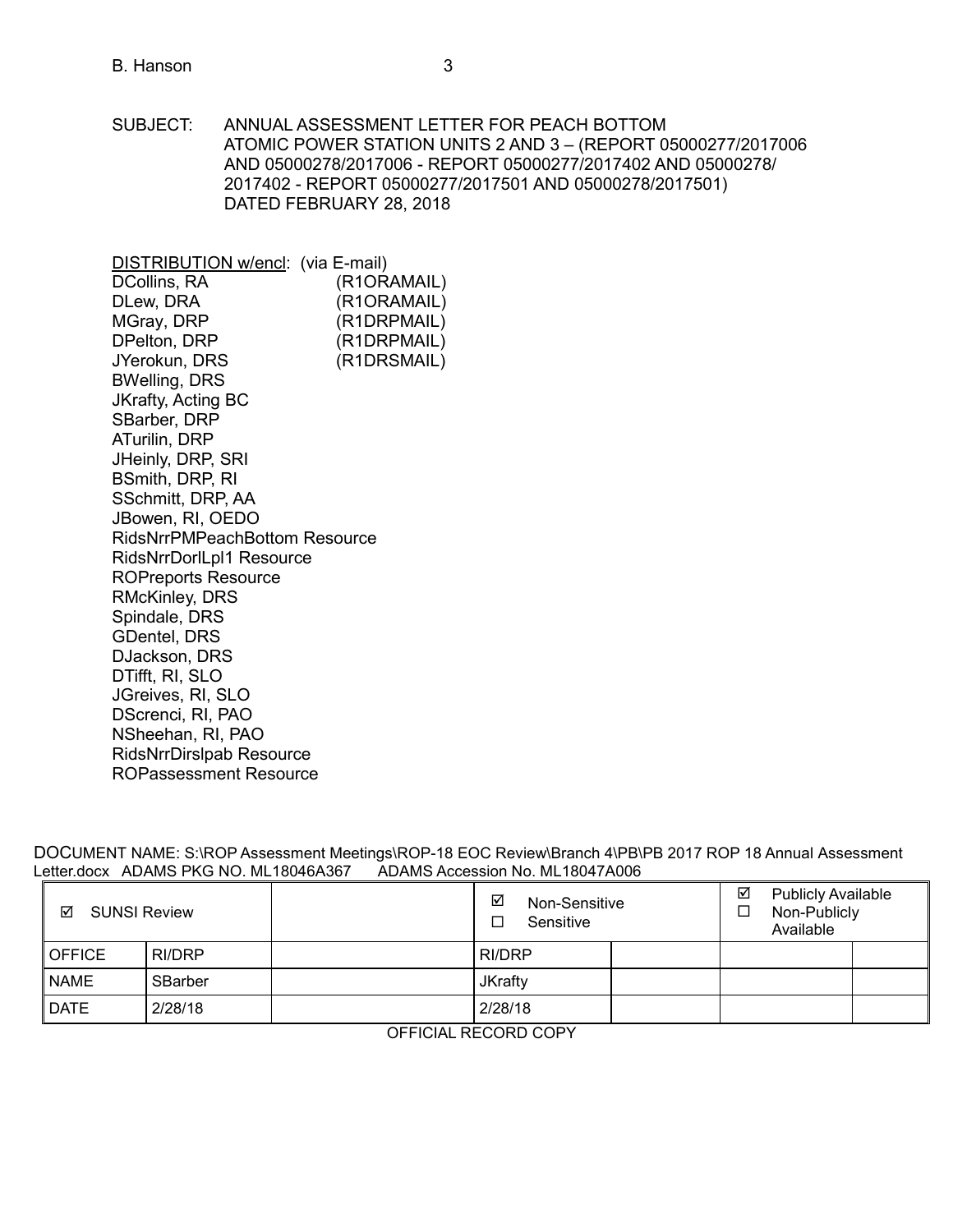## IP 22 Inspection Activity Plan Report

## **Peach Bottom**

| <b>Unit</b>                   | <b>Start</b>                                         | <b>End</b> | <b>Activity</b> | <b>CAC</b> | <b>Title</b>                                                                    | <b>Staff Count</b> |
|-------------------------------|------------------------------------------------------|------------|-----------------|------------|---------------------------------------------------------------------------------|--------------------|
|                               | <b>Annual Sample - Structural Monitoring Program</b> |            |                 |            |                                                                                 |                    |
| 2, 3                          | 01/29/2018                                           | 02/02/2018 | IP 71152        | 000748     | Problem Identification and Resolution                                           |                    |
|                               | <b>RAD MONITORING INSTRU Mod 05</b>                  |            |                 |            |                                                                                 | -1                 |
| 2, 3                          | 03/26/2018                                           | 03/30/2018 | IP 71124.05     | 000729     | Radiation Monitoring Instrumentation                                            |                    |
|                               | <b>TRIENNIAL FIRE PROTECTION</b>                     |            |                 |            |                                                                                 | 4                  |
| 2, 3                          | 04/02/2018                                           | 04/06/2018 | IP 71111.05T    | 000696     | Fire Protection (Triennial)                                                     |                    |
| 2, 3                          | 04/16/2018                                           | 04/20/2018 | IP 71111.05T    | 000696     | Fire Protection (Triennial)                                                     |                    |
| <b>EP EXERCISE INSPECTION</b> |                                                      |            |                 |            |                                                                                 | 4                  |
| 2, 3                          | 04/16/2018                                           | 04/20/2018 | IP 71114.01     | 000716     | <b>Exercise Evaluation</b>                                                      |                    |
|                               | RAD HAZARD & ALARA Mods 01, 02                       |            |                 |            |                                                                                 | -1                 |
| 2, 3                          | 04/23/2018                                           | 04/27/2018 | IP 71124.01     | 000725     | Radiological Hazard Assessment and Exposure Controls                            |                    |
| 2, 3                          | 04/23/2018                                           | 04/27/2018 | IP 71124.02     | 000726     | Occupational ALARA Planning and Controls                                        |                    |
|                               | <b>ISFSI LOADING CAMPAIGN INSPECTION</b>             |            |                 |            |                                                                                 | $\overline{2}$     |
| 2, 3                          | 05/14/2018                                           | 05/18/2018 | IP 60855.1      | 000590     | Operation of an Independent Spent Fuel Storage Installation at Operating Plants |                    |
|                               | <b>OCCUPATIONAL DOSE ASSESSMENT Mod 04</b>           |            |                 |            |                                                                                 | $\mathbf{1}$       |
| 2, 3                          | 05/21/2018                                           | 05/25/2018 | IP 71124.04     | 000728     | <b>Occupational Dose Assessment</b>                                             |                    |
|                               | <b>ACCESS CONTROL, EQUIP PERF, TRAINING</b>          |            |                 |            |                                                                                 | 3                  |
| 2, 3                          | 08/06/2018                                           | 08/10/2018 | IP 71130.02     | 000734     | <b>Access Control</b>                                                           |                    |
| 2, 3                          | 08/06/2018                                           | 08/10/2018 | IP 71130.04     | 000736     | Equipment Performance, Testing, and Maintenance                                 |                    |
| 2, 3                          | 08/06/2018                                           | 08/10/2018 | IP 71130.07     | 000739     | <b>Security Training</b>                                                        |                    |
| 2, 3                          | 08/06/2018                                           | 08/10/2018 | IP 71151        | 001338     | Performance Indicator Verification                                              |                    |
| 2, 3                          | 08/06/2018                                           | 08/10/2018 | IP 81311        | 000831     | Physical Security Requirements for Independent Spent Fuel Storage Installations |                    |
| <b>REMP Mod 07</b>            |                                                      |            |                 |            |                                                                                 | $\mathbf{1}$       |
| 2, 3                          | 09/17/2018                                           | 09/21/2018 | IP 71124.07     | 000731     | Radiological Environmental Monitoring Program                                   |                    |
| Unit 2 ISI                    |                                                      |            |                 |            |                                                                                 | -1                 |
| 2                             | 10/22/2018                                           | 10/26/2018 | IP 71111.08G    | 000701     | Inservice Inspection Activities - BWR                                           |                    |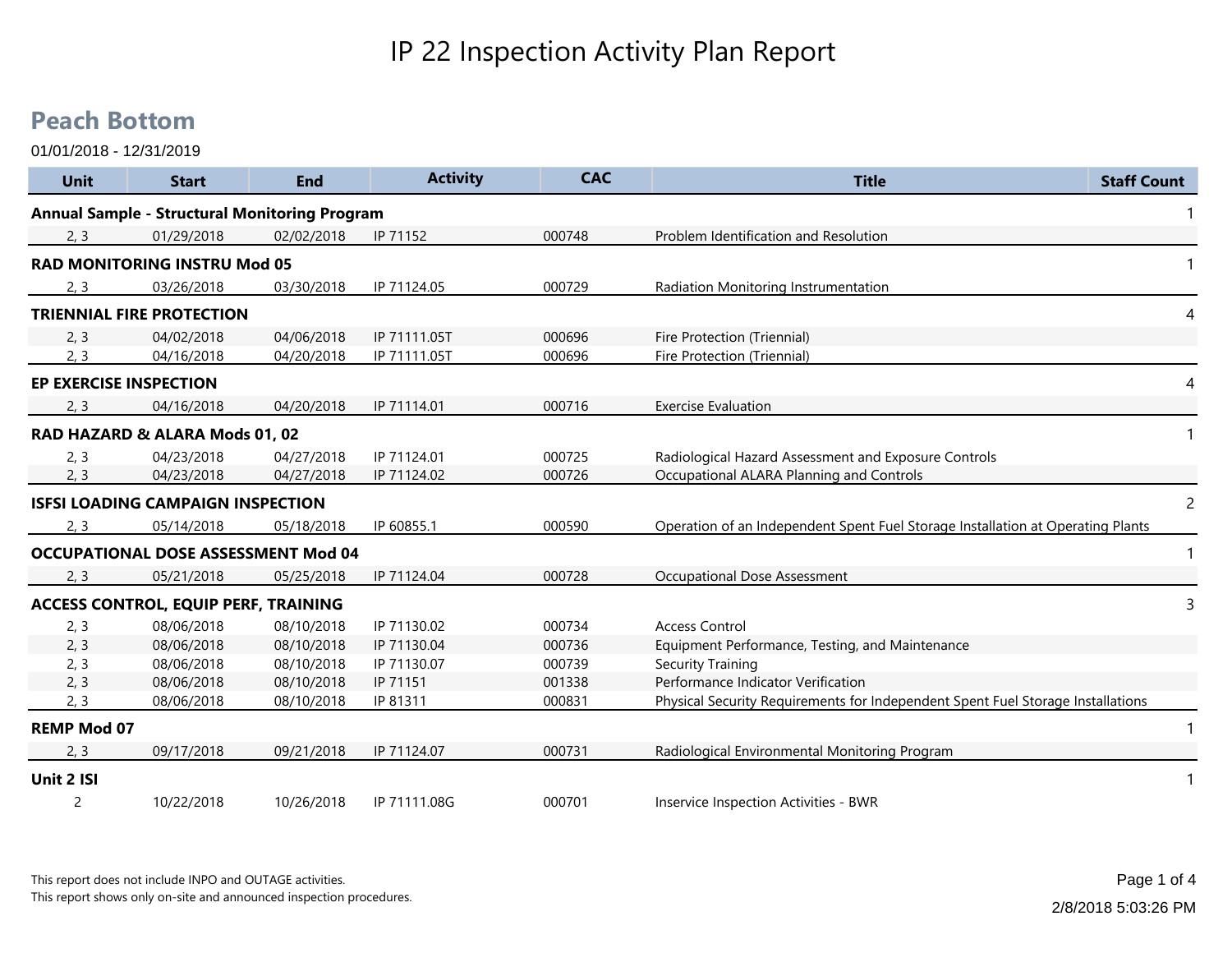## IP 22 Inspection Activity Plan Report

## **Peach Bottom**

| Unit              | <b>Start</b>                                     | <b>End</b> | <b>Activity</b> | <b>CAC</b> | <b>Title</b><br><b>Staff Count</b>                                                        |                |
|-------------------|--------------------------------------------------|------------|-----------------|------------|-------------------------------------------------------------------------------------------|----------------|
|                   | RAD HAZARD, ALARA, AIR ACT CNTRL Mods 01, 02, 03 |            |                 |            |                                                                                           |                |
| 2, 3              | 10/29/2018                                       | 11/02/2018 | IP 71124.01     | 000725     | Radiological Hazard Assessment and Exposure Controls                                      |                |
| 2, 3              | 10/29/2018                                       | 11/02/2018 | IP 71124.02     | 000726     | Occupational ALARA Planning and Controls                                                  |                |
| 2, 3              | 10/29/2018                                       | 11/02/2018 | IP 71124.03     | 000727     | In-Plant Airborne Radioactivity Control and Mitigation                                    |                |
|                   | <b>UNIT 2 - LICENSE RENEWAL PHASE 4</b>          |            |                 |            |                                                                                           | $\overline{c}$ |
|                   | 11/26/2018                                       | 11/30/2018 | IP 71003        | 000687     | Post-Approval Site Inspection for License Renewal                                         |                |
|                   | RAD SAFETY Mods 01, 02, 03,04, PI (OR01, PR01)   |            |                 |            |                                                                                           |                |
| 2, 3              | 12/10/2018                                       | 12/14/2018 | IP 71124.01     | 000725     | Radiological Hazard Assessment and Exposure Controls                                      |                |
| 2, 3              | 12/10/2018                                       | 12/14/2018 | IP 71124.02     | 000726     | Occupational ALARA Planning and Controls                                                  |                |
| 2, 3              | 12/10/2018                                       | 12/14/2018 | IP 71124.03     | 000727     | In-Plant Airborne Radioactivity Control and Mitigation                                    |                |
| 2, 3              | 12/10/2018                                       | 12/14/2018 | IP 71124.04     | 000728     | Occupational Dose Assessment                                                              |                |
| 2, 3              | 12/10/2018                                       | 12/14/2018 | IP 71151        | 000746     | Performance Indicator Verification                                                        |                |
| <b>EQ PROGRAM</b> |                                                  |            |                 |            |                                                                                           | 3              |
| 2, 3              | 01/14/2019                                       | 01/18/2019 | IP 71111.21N    | 000714     | Design Bases Assurance Inspection (Programs)                                              |                |
| 2, 3              | 01/28/2019                                       | 02/01/2019 | IP 71111.21N    | 000714     | Design Bases Assurance Inspection (Programs)                                              |                |
|                   | PEACH BOTTOM INITIAL OL EXAM                     |            |                 |            |                                                                                           | 5              |
| 2, 3              | 01/28/2019                                       | 02/01/2019 | OV              | 000956     | VALIDATION OF INITIAL LICENSE EXAMINATION (OV)                                            |                |
| 2, 3              | 02/25/2019                                       | 03/08/2019 | <b>EXAD</b>     | 000500     | LICENSE EXAM ADMINISTRATION (EXAD)                                                        |                |
|                   | <b>EP PROGRAM INSPECTION</b>                     |            |                 |            |                                                                                           | $\overline{2}$ |
| 2, 3              | 03/04/2019                                       | 03/08/2019 | IP 71114.02     | 000717     | Alert and Notification System Testing                                                     |                |
| 2, 3              | 03/04/2019                                       | 03/08/2019 | IP 71114.03     | 000718     | Emergency Response Organization Staffing and Augmentation System                          |                |
| 2, 3              | 03/04/2019                                       | 03/08/2019 | IP 71114.05     | 000720     | Correction of Emergency Preparedness Weaknesses and Deficiencies                          |                |
| 2, 3              | 03/04/2019                                       | 03/08/2019 | IP 71151        | 001397     | Performance Indicator Verification                                                        |                |
|                   | PB REQUAL INSP WITH P/F RESULTS                  |            |                 |            |                                                                                           | 2              |
| 2, 3              | 03/11/2019                                       | 03/15/2019 | IP 71111.11A    | 000703     | Licensed Operator Requalification Program and Licensed Operator Performance -<br>Annual   |                |
| 2, 3              | 03/11/2019                                       | 03/15/2019 | IP 71111.11B    | 000704     | Licensed Operator Requalification Program and Licensed Operator Performance -<br>Biennial |                |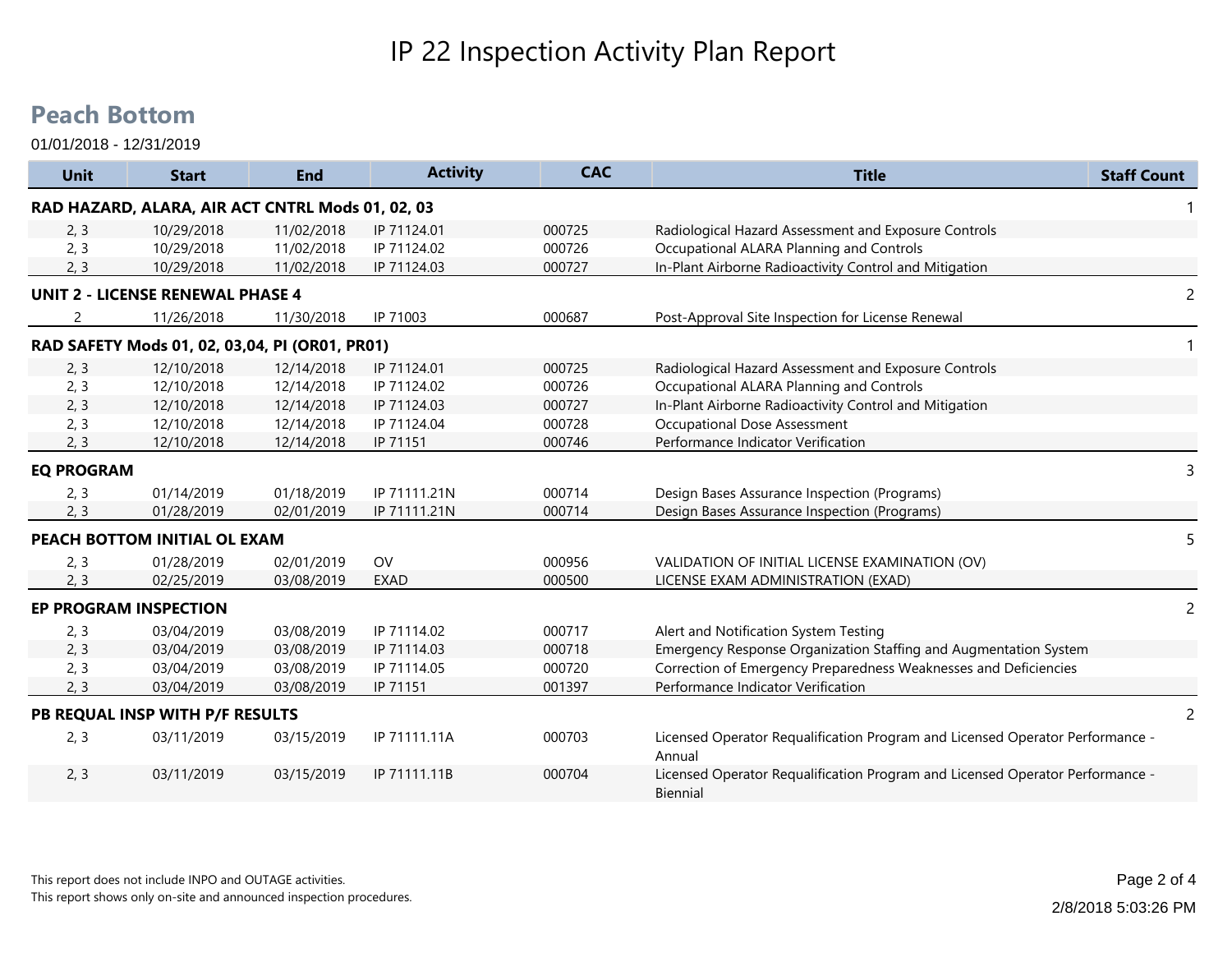## **Peach Bottom**

| <b>Unit</b>                 | <b>Start</b>                                     | <b>End</b> | <b>Activity</b> | <b>CAC</b> | <b>Title</b>                                                                                         | <b>Staff Count</b> |
|-----------------------------|--------------------------------------------------|------------|-----------------|------------|------------------------------------------------------------------------------------------------------|--------------------|
| <b>CYBER MS8</b>            |                                                  |            |                 |            |                                                                                                      | $\overline{c}$     |
| 2, 3                        | 03/18/2019                                       | 03/22/2019 | IP 71130.10P    | 000741     | <b>Cyber Security</b>                                                                                |                    |
| 2, 3                        | 04/01/2019                                       | 04/05/2019 | IP 71130.10P    | 000741     | <b>Cyber Security</b>                                                                                |                    |
|                             | <b>ACCESS CONTROL, PROTECTIVE STRATEGY, TSR</b>  |            |                 |            |                                                                                                      | 4                  |
| 2, 3                        | 03/25/2019                                       | 03/29/2019 | IP 71130.02     | 000734     | <b>Access Control</b>                                                                                |                    |
| 2, 3                        | 03/25/2019                                       | 03/29/2019 | IP 71130.05     | 000737     | Protective Strategy Evaluation                                                                       |                    |
| 2, 3                        | 03/25/2019                                       | 03/29/2019 | IP 71130.14     | 000743     | Review of Power Reactor Target Sets                                                                  |                    |
| 2, 3                        | 03/25/2019                                       | 03/29/2019 | IP 71151        | 001338     | Performance Indicator Verification                                                                   |                    |
| <b>RAD EFFLUENTS Mod 06</b> |                                                  |            |                 |            |                                                                                                      | 1                  |
| 2, 3                        | 04/15/2019                                       | 04/19/2019 | IP 71124.06     | 000730     | Radioactive Gaseous and Liquid Effluent Treatment                                                    |                    |
| <b>Triennial Heat Sink</b>  |                                                  |            |                 |            |                                                                                                      | $\mathbf{1}$       |
| 2, 3                        | 05/13/2019                                       | 05/17/2019 | IP 71111.07T    | 000700     | Heat Sink Performance -Triennial                                                                     |                    |
|                             | RAD HAZARD & ALARA Mods 01, 02                   |            |                 |            |                                                                                                      | $\mathbf{1}$       |
| 2, 3                        | 05/13/2019                                       | 05/17/2019 | IP 71124.01     | 000725     | Radiological Hazard Assessment and Exposure Controls                                                 |                    |
| 2, 3                        | 05/13/2019                                       | 05/17/2019 | IP 71124.02     | 000726     | Occupational ALARA Planning and Controls                                                             |                    |
| <b>PI&amp;R BIENNIAL</b>    |                                                  |            |                 |            |                                                                                                      | 4                  |
| 2, 3                        | 06/10/2019                                       | 06/14/2019 | IP 71152B       | 000747     | Problem Identification and Resolution                                                                |                    |
| 2, 3                        | 06/24/2019                                       | 06/28/2019 | IP 71152B       | 000747     | Problem Identification and Resolution                                                                |                    |
| <b>Radwaste</b>             |                                                  |            |                 |            |                                                                                                      | $\mathbf{1}$       |
| 2, 3                        | 07/29/2019                                       | 08/02/2019 | IP 71124.08     | 000732     | Radioactive Solid Waste Processing and Radioactive Material Handling, Storage, and<br>Transportation |                    |
| MC&A                        |                                                  |            |                 |            |                                                                                                      | $\mathbf{1}$       |
| 2                           | 08/12/2019                                       | 08/16/2019 | IP 71130.11     | 000742     | Material Control and Accounting (MC&A)                                                               |                    |
|                             | <b>INSERVICE INSPECTION - UNIT 3</b>             |            |                 |            |                                                                                                      | $\mathbf{1}$       |
| 3                           | 10/28/2019                                       | 11/01/2019 | IP 71111.08G    | 000701     | Inservice Inspection Activities - BWR                                                                |                    |
|                             | RAD HAZARD, ALARA, AIR ACT CNTRL Mods 01, 02, 03 |            |                 |            |                                                                                                      | $\mathbf{1}$       |
| 2, 3                        | 10/28/2019                                       | 11/01/2019 | IP 71124.01     | 000725     | Radiological Hazard Assessment and Exposure Controls                                                 |                    |
| 2, 3                        | 10/28/2019                                       | 11/01/2019 | IP 71124.02     | 000726     | Occupational ALARA Planning and Controls                                                             |                    |